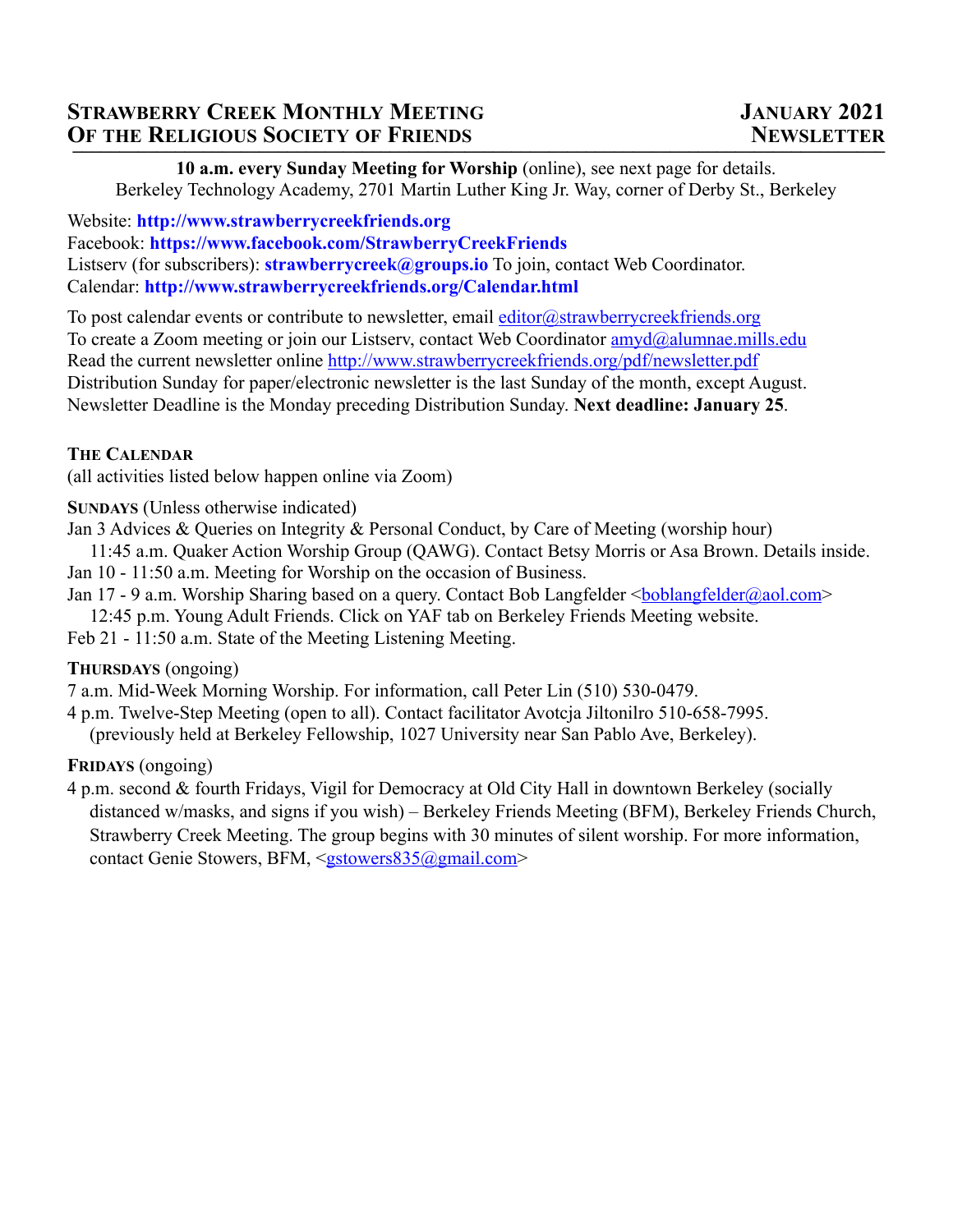#### **Strawberry Creek Sunday Worship (Zoom)**

Strawberry Creek Friends Meeting meets for worship at 10 a.m. Sunday mornings via Zoom. The "Virtual Meeting Room" opens earlier at 9:30 a.m. Our worship closes at 11 a.m., followed by holding in the light those in need, announcements, and online social time to informally share.

#### **Berkeley Friends Meeting**

The Zoom link for Berkeley Friends Meeting Sunday worship may be found online: <http://www.berkeleyfriendsmeeting.org>

#### **Quaker Center Online Worship**

Daily online meeting for worship from 7:30-8 a.m.: <http://www.quakercenter.org/meeting-for-worship/>

#### **Visit Pendle Hill (online)**

Many of us have heard for years about how special Pendle Hill is, but we haven't been able to manage the trip to Pennsylvania. Pendle Hill offers online programs: <https://pendlehill.org/learn/workshops-courses-events/>

#### **Quaker Action Worship Group**

At 11:45 a.m. the first Sunday of each month, Quaker Action Worship Group comes together on Zoom. QAWG's mission is "To discern how our Quaker practice and tradition can more strongly and fully inform our political activism." QAWG draws from Strawberry Creek Friends Meeting, Berkeley Friends Meeting, and Berkeley Friends Church. For more information, please contact Co-Convenors Betsy Morris or Asa Brown.

### *Come as You Are* **Bible Study**

One hour *Come As You Are* Bible Study is offered at 9 a.m. Mondays and Thursdays via Zoom. The Zoom links for these (and other online programs) are posted by [Western Friend at https://westernfriend.org/quaker](https://westernfriend.org/quaker-worship-and-fellowship-online)[worship-and-fellowship-online](https://westernfriend.org/quaker-worship-and-fellowship-online)

If you have technical difficulties, on Mondays contact Jeff Richman (Live Oak Friends) [jefficient@gmail.com](mailto:jefficient@gmail.com) or (831) 540-7493. On Thursdays contact Barbara Babin (Redwood Forest Friends) [b\\_babin@yahoo.com](mailto:b_babin@yahoo.com)

#### **Community Sharing Fund Working Group**

At the December Meeting for Business, the Meeting Clerk announced that a working group has been gathered to support the Meeting in its desire to establish a Community Sharing Fund through which the Meeting can contribute to the needs of those outside our Meeting. Larry Strain (Finance) and Lari Keeler (Mutual Care) will serve as Co-Conveners, with Susan Burr (PPR. Care of Meeting), Lee Douglas (Welcoming, Finance), Stephen McNeil (Care of Meeting), and Nancy Wilkinson (Treasurer).

#### **College Park Quarterly January 16**

On January 16, College Park Quarterly Meeting will be held via Zoom. Quarterly Meeting is a part of the wider community of Friends in which we make new friends of all ages, are exposed to a variety of theological perspectives, labor together over concerns that arise from our faith, learn from other Monthly Meetings, as well as share our own Meetings' journeys and successes. Perhaps most importantly, we deepen our own faith through worship, worship-sharing, and listening to inspiring speakers

For updates, the CPQM website is: [http://collegeparkquarterlymeeting.org.](http://collegeparkquarterlymeeting.org)

If you would like to offer an interest group, please contact Jan Turner [yellowgateroad@gmail.com.](mailto:yellowgateroad@gmail.com)

#### **Breathing Safely by Kathy Barnhart**

Kathy Barnhart wrote a beautiful article recently (December 1, 2020) published in *Friends Journal*, titled *Breathing Safely*, in which she affirms that "Spirit wants all of us to breathe." In her article (illustrated with photographs she took herself), she weaves together many strands important to us as Quakers: "We cannot separate clean air, clean water, toxic waste, and so many other issues from White supremacy when People of Color, both at home and around the world, suffer disproportionately."

Even if you do not subscribe to *Friends Journal*, the article is posted online for the public to read: [https://www.friendsjournal.org/breathing-safely.](https://www.friendsjournal.org/breathing-safely) 

#### **PacYM Seeks Youth Programs Coordinator**

Pacific Yearly Meeting is now accepting applications to fill the full-time salaried position of Youth Programs Coordinator. The role of the Youth Programs Coordinator is to enhance the spiritual development and nurture of youth and intergenerational community within the Yearly Meeting. The job description and application process are posted online:

[https://www.pacificyearlymeeting.org.](https://www.pacificyearlymeeting.org) 

The position will remain open until filled, however priority will be given to applications received by January 20, 2021. For more information, please contact Melissa at [mlovettadair@gmail.com](mailto:mlovettadair@gmail.com).

#### **Writer Coach Connection (tutoring youth)**

If one of your New Year's resolutions is to get involved helping youth, Laura Magnani has offered a great tip. One way to get involved with middle and high school students is through the Writer Coach Connection. You can choose the specific school, the age group, and what times work best for you. The program even trains you on how to use Zoom for this purpose. Go to [www.writercoachconnection.org](http://www.writercoachconnection.org/) and click on the link "getting involved."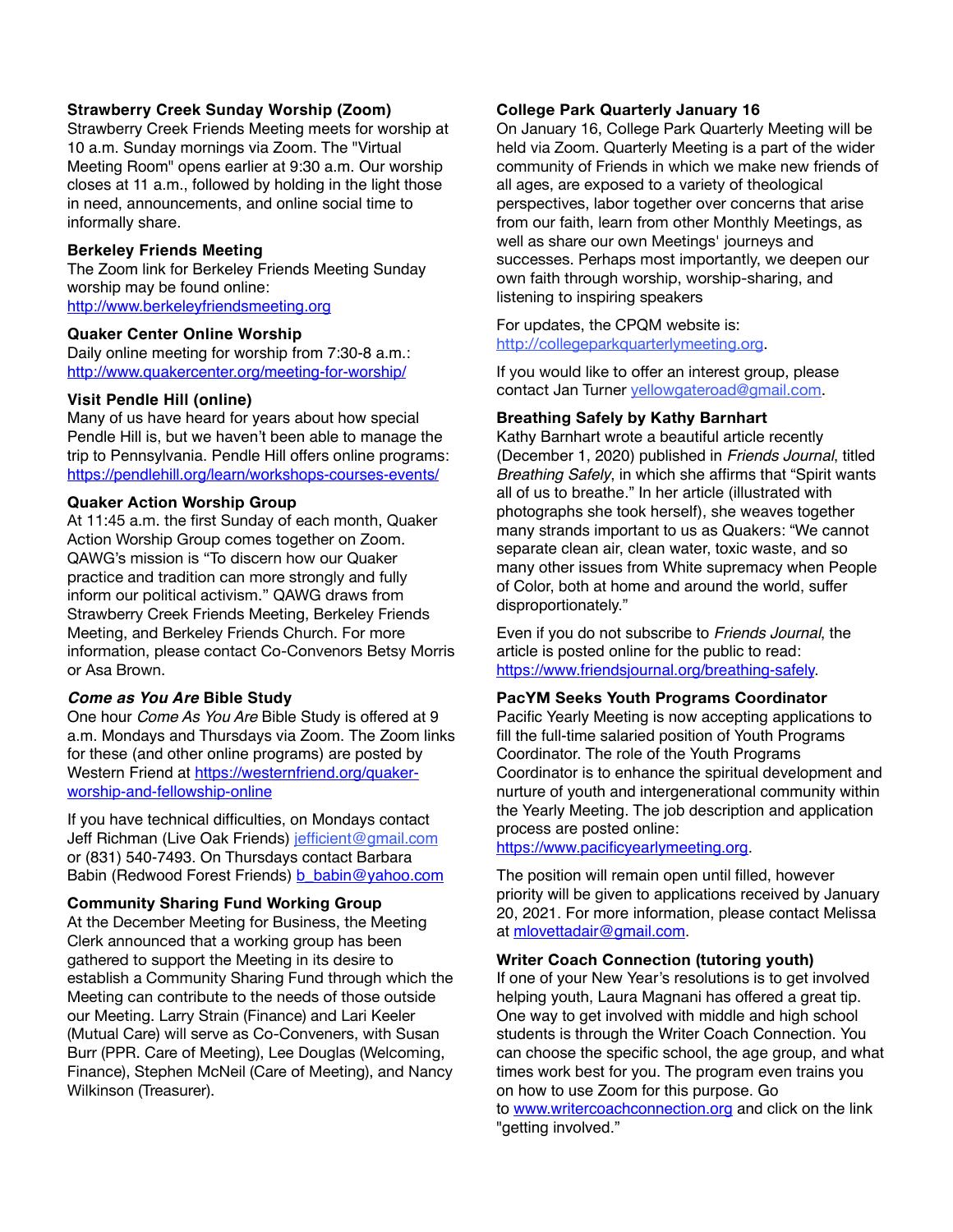#### **Spotlight (on someone in Strawberry Creek Friends community)**

#### **MARIAN YU**

*They've all come to look for America All come to look for America All come to look for America — Paul Simon (Bookends album 1968)*

#### **Childhood in Hong Kong**

Born in Hong Kong, Marian Yu was the youngest of five brothers and two sisters, with Cantonese the home language. (Marian's father had moved to Hong Kong, after having attended missionary school in Beijing, China.) In the daytime her father taught English at a high school in Hong Kong, then worked late into the night as an English/Chinese language translator for a local newspaper.



#### **Coming to America**

In Marian's experience, most of those in Hong Kong had strong pro-western idealism, with the view that "everything is cleaner and better" in the West. In a time of turbulence, the United States was seen as safer with greater economic opportunities. For example, public education was free and good colleges were available. (Marian commented that had the family stayed in Hong Kong, her brothers might well have been bus drivers, but today two of her

brothers are electrical engineers in Boston and San Jose.)

The death of her grandfather in Hong Kong meant in 1968 the family had the flexibility to leave the country. When Marian was thirteen, an uncle in San Francisco sponsored her family's move to the United States.

Marian's family first settled in San Francisco's Sunset District. There Marian's family members temporarily split up among different households until the family could find a place to hold all of them together. Fortunately, after a few weeks the family found a 2-bedroom apartment on Ninth Avenue.

Her father initially worked as a hospital janitor at Mt. Zion Hospital. The physical labor was very hard and Marian comments her father felt inept at this new line of work. Marian remembers his appreciation for how "reasonable and kind" his supervisor was. After a couple of months, her father secured a job translating news at the Chinese Times newspaper, a San Francisco-based paper still in business today.

At the same time her mother worked as a seamstress at a so-called "sweat shop" in Chinatown. She worked long hours on piece work, and was especially grateful when the pieces assigned were easier and faster to sew, such as pants. Marian helped out by turning over ties, taking out stitches that resulted from mistakes, sewing buttons with a machine, and cutting loose threads.

#### **Navigating the System**

When she moved to the United States, Marian already had "some English" (Hong Kong schools start teaching English language to children when they are young).

Parents in Hong Kong had to pay for their children's education. Like other girls, Marian wore a school uniform, consisting of a white shirt year round, and a seasonal pinafore/skirt of light blue in summer and dark blue heavy material in the winters. The older girls' uniforms included the same tie worn by the boys, so she acquired expertise in tying the type of ties usually worn by men (a skill, Marian notes, that many women never have occasion to learn). In Hong Kong students stayed together in the same room throughout the day, while the teachers rotated in and out of the same room to teach their various subjects.

In 1967 Marian recalls bombs exploding in the street, including a bomb placed under the car of a popular radio personality who died in the explosion. Marian remembers teachers at her school being disturbed by the unrest. Once an upperclassman invited Marian to attend an underground group that was critical of the school and government, and she went, unaware of the group's political views.

[Editor's note (from Wikipedia): The 1967 Hong Kong riots between the Hong Kong government and pro-Communists took place against the backdrop of the Cultural Revolution in China. A labor dispute in Hong Kong escalated into large scale demonstrations against British colonial rule of Hong Kong. The colonial government banned Communist publications and closed Communist schools (alleged to be bomb-making factories). Several pro-Beijing protesters were beaten to death by police, and some members of the press, who voiced their opposition to the demonstrators' cause, were murdered. This turbulent environment led some Hong Kong residents, not necessarily partisan to either side, to move abroad.]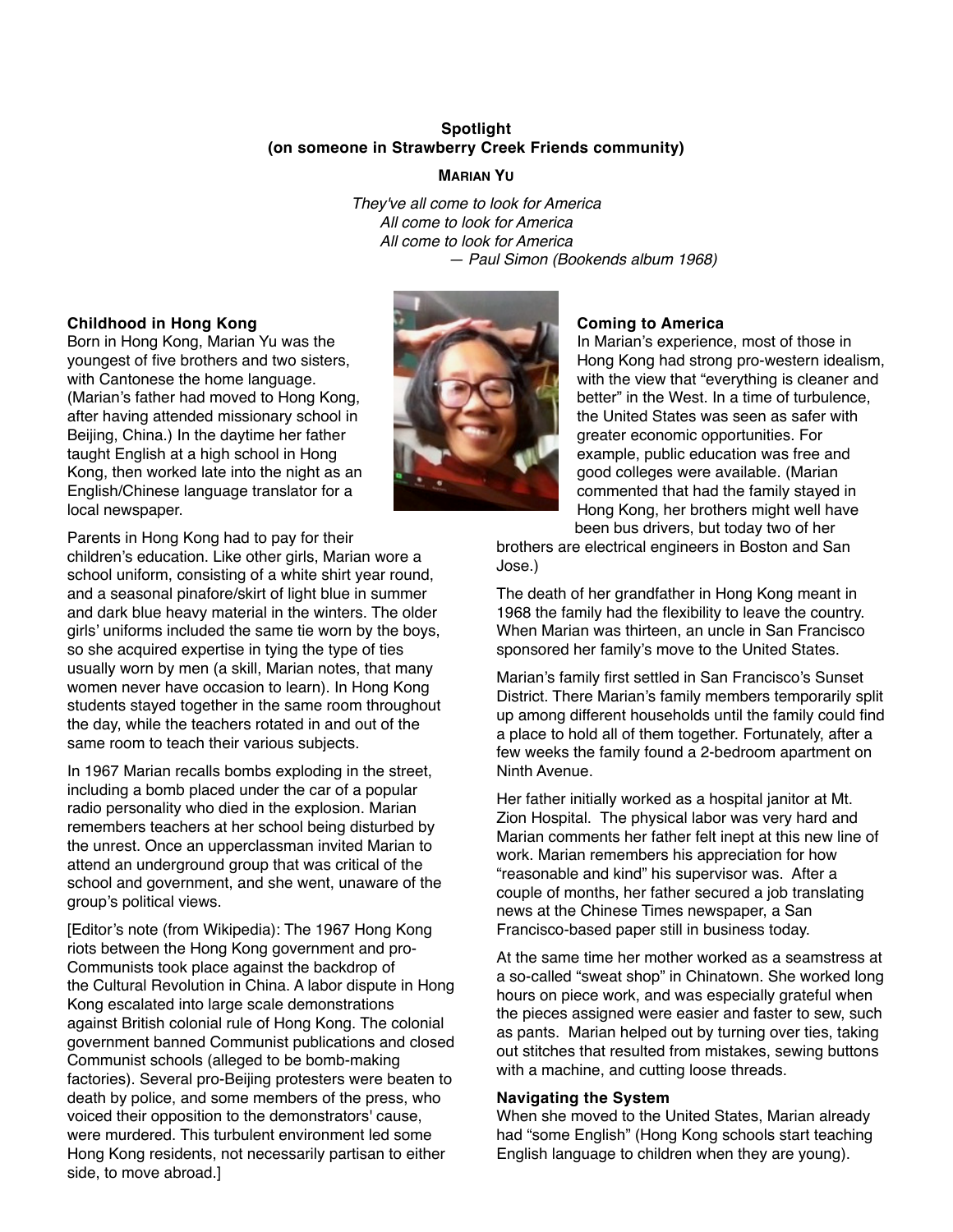Upon arriving in San Francisco, Marian enrolled in eighth grade at Herbert Hoover Junior High. Asked what differences she noticed between the two cultures, Marian remembers being surprised at the holiday of Valentine's Day, when children asked for candy from their teachers! Also, school uniforms were not required in the public schools.

She enjoyed most all of her academic subjects, finding each subject had certain advantages. Math had the benefit of being focused on numbers with less need for the English language, whereas her English literature course offered an opportunity to improve her English vocabulary. She recalls she liked playing the harmonica.

Later the family moved from the Sunset District to North Beach/Chinatown, where she attended Galileo High School near Fisherman's Wharf. In North Beach/ Chinatown schools, Chinese students (American-born and new immigrants) were in the majority, plus a "sprinkling" of white, Filipino, Italian, Black, and "military kids." There Marian tried not to be identified as a new immigrant. It was difficult finding any group with whom she felt accepted and comfortable, so usually she spent lunch time in the school library. There she loved to delve into the adventures and mysteries of Harriet the Spy, Nancy Drew, and the Hardy boys. She recalls friendly librarians teasing her as "the absent-minded professor" if her library books were late.

Five years after arriving in the United States, at age eighteen Marian applied for, and was granted, U.S. citizenship. Passing the citizenship exam was "easy" for her as civics class had been required at her high school. In fact, all her family members became naturalized citizens, although her mother's citizenship was delayed for some time until finally the United States offered waivers of the English language proficiency requirement. Marian said she felt becoming a U.S. citizen was "the right thing to do." It also gave her additional rights, such as voting and eligibility for civil service jobs (Marian commented the only time she worked in a civil service job was one time in the post office during the Christmas season.)

#### **Finding a Fit**

Following in the steps of her older brothers (whose SAT study books she used), after high school Marian went to the University of California, Berkeley (UCB), where she had a scholarship. She didn't enjoy the University, and quit after her first year. For the next few years she worked as a personal/home attendant for a quadriplegic UCB undergraduate student.

She also participated in a program to learn exterior house painting. Carrying the ladders was challenging; one time the top of a two section ladder fell on her arm. In the program, both fellow workers and supervisors engaged in ethnic and sexist jokes. She quit the program, moved back home, and enrolled in San Francisco City College, where she was successful in becoming a registered nurse.

Her first job as a nurse was at Highland Hospital in Oakland. Later she worked at the French Hospital in San Francisco [Editor's note: the French Hospital has an interesting history as the first private hospital in San Francisco (1851). In 1963 it was relocated/renamed the "French Campus" of Kaiser Permanente Medical Center]. For some time Marian worked as a per diem nurse, traveling among hospitals, substituting for others as needed. Being a nurse was mentally and physically demanding with a high number of patients. Moving/ turning heavy patients was especially difficult.

In her forties, Marian decided to resume her academic studies at UC Berkeley, where she successfully earned her degree in natural resources. She realized that many jobs in the field would probably require a graduate degree, which she chose not to pursue.

Marian next began working as a special education assistant (teacher's aide) at Berkeley USD, where she stayed for 20 years (there she met Strawberry Ellen Levin, also a teacher's aide). She found she really enjoyed playing with kids, ages 3-5. Marian observes that changing diapers for three year olds is much easier than changing diapers for adult patients!

#### **Living One's Values**

Zen Buddhist practice has been an important part of Marian's life. She learned from meditation that quieting down allows her to realize a connection between herself and others. She lived for four years (until 2015) at the Berkeley Zen Center, where fellow Strawberry Jed Appelman was a long time member. For the last ten years she has continued her practice in private, rather than within the Buddhist community. She has been vegetarian (dairy/eggs, but no meat/fish) 20 years.

In the 1980's Marian went with a group on the Green Turtle bus to Las Vegas to protest at the Nevada Nuclear Test Site. This was her first experience with Quakers, with whom she stood and sat in silence in the vast desert. She feels an affinity for the values Quakers have demonstrated throughout their history, such as conscientious objection and opposition to violations of human rights, e.g., U.S. internment of the Japanese (she recalls a film showing Quakers throwing clothes over the wire fences to the Japanese). Marian appreciates that Quaker women were pioneers in the women's rights movement.

Marian was a caretaker of her mother who lived in San Francisco. After her mother's death five years ago, Marian's Sundays opened up, so she was able to begin attending Strawberry Creek Friends Meeting. She mentioned that our Meeting is a place she feels she can belong, sitting in silence with others, connected in the presence of Spirit. She likes that there are no rituals that "get in the way"; and that the setting is more natural and supports having important realizations. At Strawberry Creek Meeting, she has served on Loaves & Fishes, and helped out in the children's program.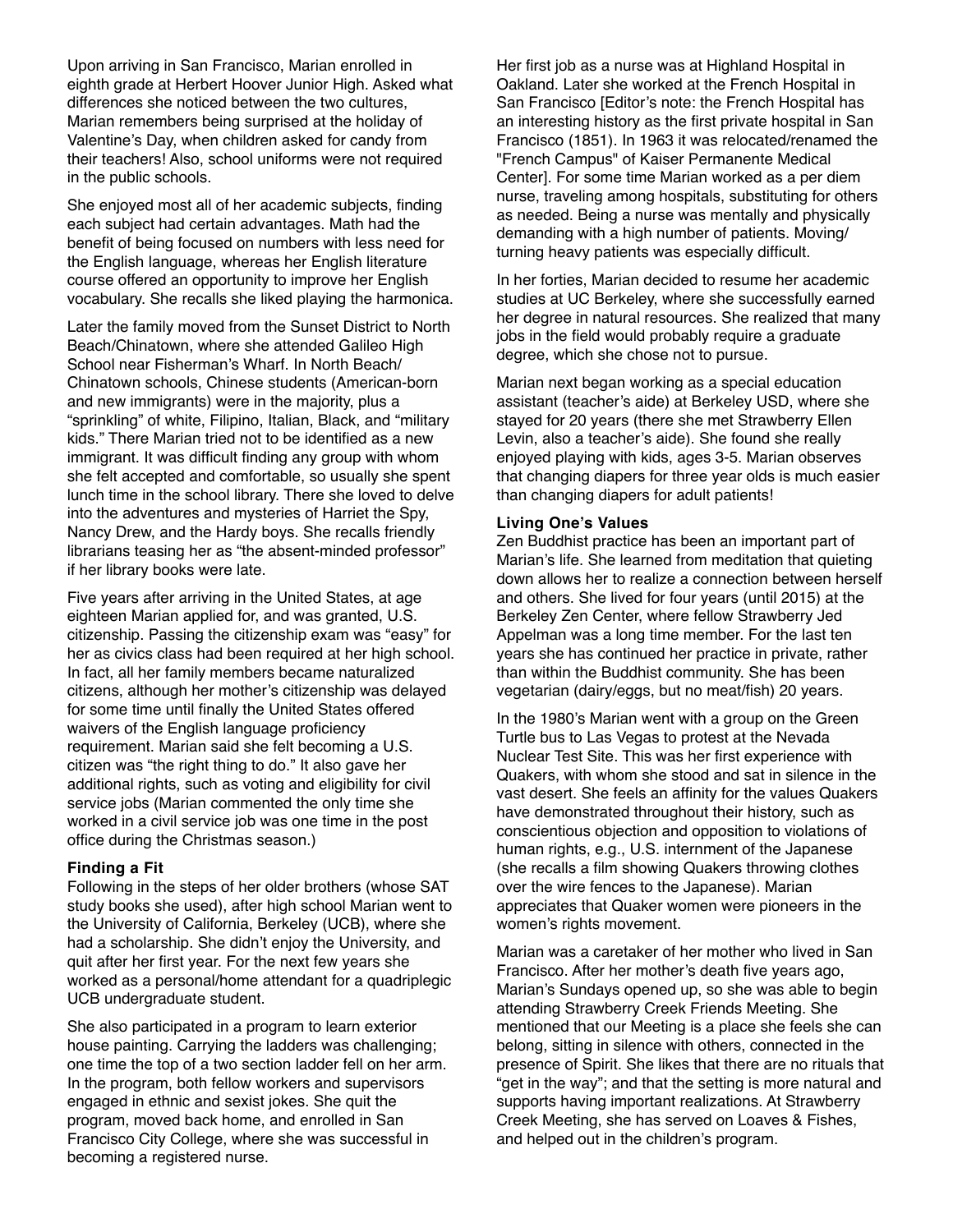#### **Self-Expression**

Recently retired, Marian lives in a studio apartment within a community setting that includes Strawberry Mary White. Marian's favorite neighborhood shopping stores are Monterrey Market and Trader Joes, and Passione Pizza on Fifth Street, across from her house.

Having taken Chinese brush water color painting and calligraphy at the Berkeley Senior Center, Marian continues practicing on her own. She's taken a wide variety of active classes, such as line dancing, singing, and hiking, from other East Bay centers (Albany Community Center, West/North Berkeley Senior Center, and the El Cerrito Community Center.

She's especially enjoying nature and the outdoors. A few times a week she takes long bicycle rides, e.g., from the Bay Bridge to Treasure Island. She loves the twice a week Tai Chi group led by Strawberry Peter Lin at Ohlone Park (intersection of Hearst and Sacramento Streets).

She also volunteers for Friends of Five Creeks [Editor's note: Friends of Five Creeks supports the creeks and watersheds of the East Bay, from North Berkeley to

Richmond. It revitalizes creeks, improves habitat and water quality, eliminates invasive plant species, and increases public access and stewardship]. As a volunteer, Marian works on Codornices Creek (Albany).

Marian frequently listens to National Public Radio (NPR) and relies heavily on the Berkeley Public Library for books and CDs. She is currently reading *No Time to Spare – Thinking about What Matters* (2017) by author Ursula Le Guin. She is a fan of Jordan Peele, who at the 2018 Independent Spirit Awards won Best Director for his film debut *Get Out*, which won Best Picture.

Marian feels political arguing doesn't end up making people happy, although she feels it is important to actively engage. Strawberry Karen Lin introduced her to writing postcards as a way of making a political difference. She has written post cards to influence swing state election outcomes in Florida, Georgia, Michigan, North Carolina, and Ohio, as well as the upcoming Georgia senatorial race.

Asked how the pandemic has affected her life, Marian indicates she has been enjoying "many long quiet walks."



Photo by Kathy Barnhart from *Breathing Safely*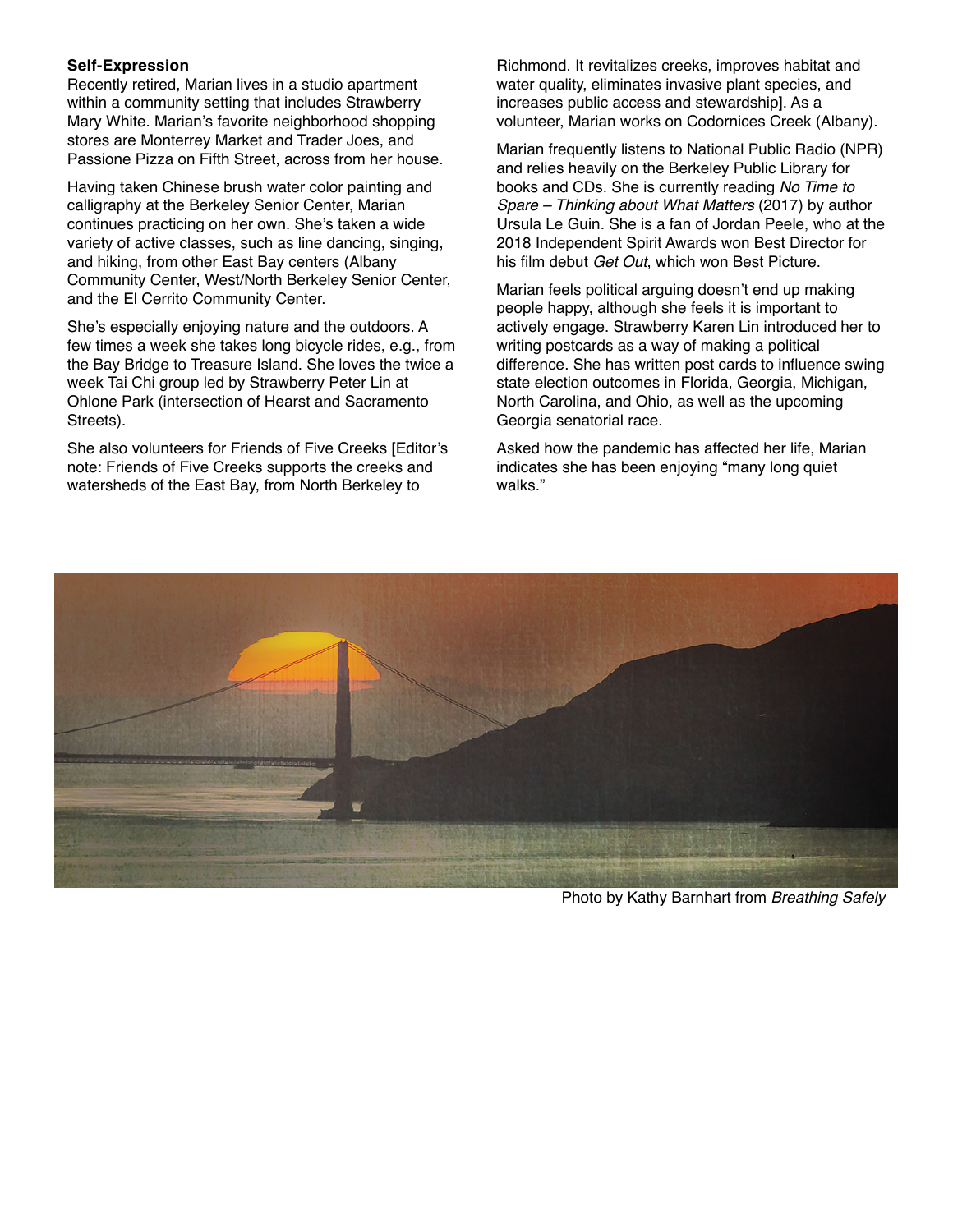### **Strawberry Creek Monthly Meeting Meeting for Worship on the Occasion of Business December 13, 2020 Minutes\***

\* These are draft minutes, for review at January Meeting for Business.

Meeting for Business opened at 11:50 a.m. with silent worship and was conducted via Zoom. Elizabeth Moses Strain clerked the meeting. 47 Friends were present. Sarah Hawthorne shared the reflections of the Communications Committee on the advices and queries on Stewardship and Vocation. The Clerk reviewed the agenda, which had been posted by the recording clerk to groups.io on December 11th. The report from the Treasurer was added to the agenda after it was circulated.

The Recording Clerk read the minutes for the November 8, 2020 meeting for business. The minutes were approved with the following changes:

- Added to Communication Committee section: The Communications Committee job description was approved.
- Added to Naming Committee report: James Hosley's term on the Nominating Committee is two more years, his co-clerkship is for 2021.

## **Correspondence and Clerk's Business**

On December 12: Strawberry Creek had a wonderful Twelfth Month celebration via zoom. Appreciation was expressed to the planning committee: Rhea Farley, Barbara Birch, and Shelley Tannenbaum.

### **Old Business**

*Worship and Ministry* (Judith Schumacher-Jennings) Judith reported on the seasoning of the job description that had taken place over the past month.. The latest version was circulated via groups.io Dec 12th. One friend has approached Judith with suggestions, which are technical in nature and can be incorporated without further discussion. The job description was approved with that understanding.

*Nominating* (James Hosley) Nancy Wilkinson and Philippa Barron were approved to serve as PYM representative and observer, respectively.

*Finance Committee* (Richard Leath) The budget for 2021 was approved.

*Naming committee* (Cindy Trueblood) The following names were approved for the 2021 Nominating Committee.

Continuing from 2020

- James Hosley (additional 2 years), co-clerk for 1 additional year
- Ralph Murphy (additional 1 year), co-clerk

New for 2021

- Patricia Dienstfrey (2 years)
- Josh Gallup (2 years)
- Laura Miller (2 years)
- Margaret Schneider (2 years)
- Mary White (1 year)
- Diane Wolcott (1 year)

# **New Business**

The Community Sharing Fund working group (Susan Burr, Stephen McNeil, Lee Douglas, and Nancy Wilkinson, convened by Larry Strain and Lari Keeler) circulated a proposed minute via groups.io December 12th. The sense of the meeting was that the purpose and realization of the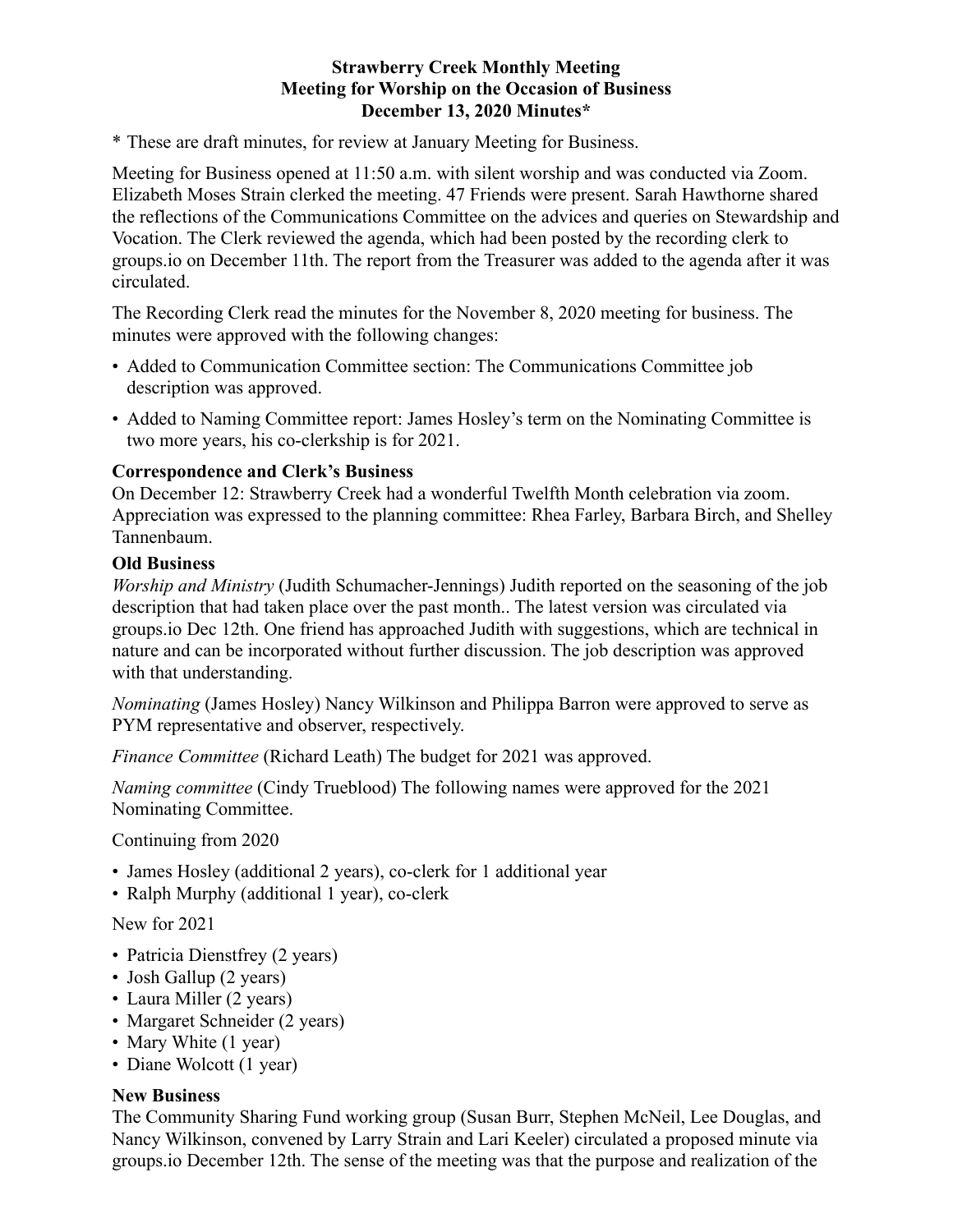fund needed to be more fully fleshed out. Many suggestions were made and the committee will continue its work.

### **Reports**

The Treasurer (Nancy Wilkinson) summarized the report, which was circulated via groups.io December 12. At the end of November we were about \$256 in the red. We are about \$3,000 in the black with the donations received thru December 12. Any surplus at the end of the year will roll over into the general fund for 2021. She also noted that expenses are about half what was budgeted for 2020.

Susan Burr presented the Annual report from the Power, Privilege and Race subcommittee. The subcommittee's activities have included the "Be More Than a Bystander" training, the minute on dismantling racism passed by the meeting, the visit to the "Soul of a Nation" exhibit, and several listening sessions and discussions. Appreciation was expressed by many for the subcommittee's hard work, and all the opportunities to engage with racism that the subcommittee provided for the whole meeting. [For the complete PPR report, see below].

Shelley Tannenbaum shared reflections on the evolution of her witness regarding connection to the earth, as reflected in her 10 years of service with Quaker Earthcare Witness. She expressed appreciation for her anchor committee, and for the privilege of traveling among Friends.

Carl Magruder reported on College Park Quarterly Meeting's fall session. He called attention to the transformation represented by meeting via zoom. Members can now go to the Quarterly Meeting's website (www.collegeparkquarterlymeeting.org) to view relevant documents.

### **Announcements**

• Next Meeting for Business will be January 9, 2021 at 11:50 a.m.

Meeting closed with silent worship at 2:10.

Respectfully submitted, Elizabeth Moses-Strain, presiding clerk Beth Wrightson, alternate clerk Paul Jolly, recording clerk

### **Power, Privilege and Race Subcommittee of SCMM Worship and Ministry Committee Yearly Report to Meeting for Business, 12/13/20**

Anti-Racism work is being forwarded in various parts of our meeting. The Power, Privilege and Race Subcommittee's (PPR) purpose and responsibilities are outlined in the job description approved by Worship and Ministry Committee in February of 2019.

### **Purposes:**

To open eyes and hearts to issues of power, privilege (including white privilege). and race, which are complex, entrenched, part of the "air we breathe" in U.S. society.

To examine the ways in which Strawberry Creek Monthly Meeting (SCMM) may not be welcoming to all and to open ourselves to change.

To recognize and acknowledge structural racism and the ways it diminishes our lives, interferes with our relationships, and encumbers our spirits.

To encourage Spirit-led internal transformation.

To embrace the need to address systemic/institutional racism both within our community and the wider community and to take action on this concern.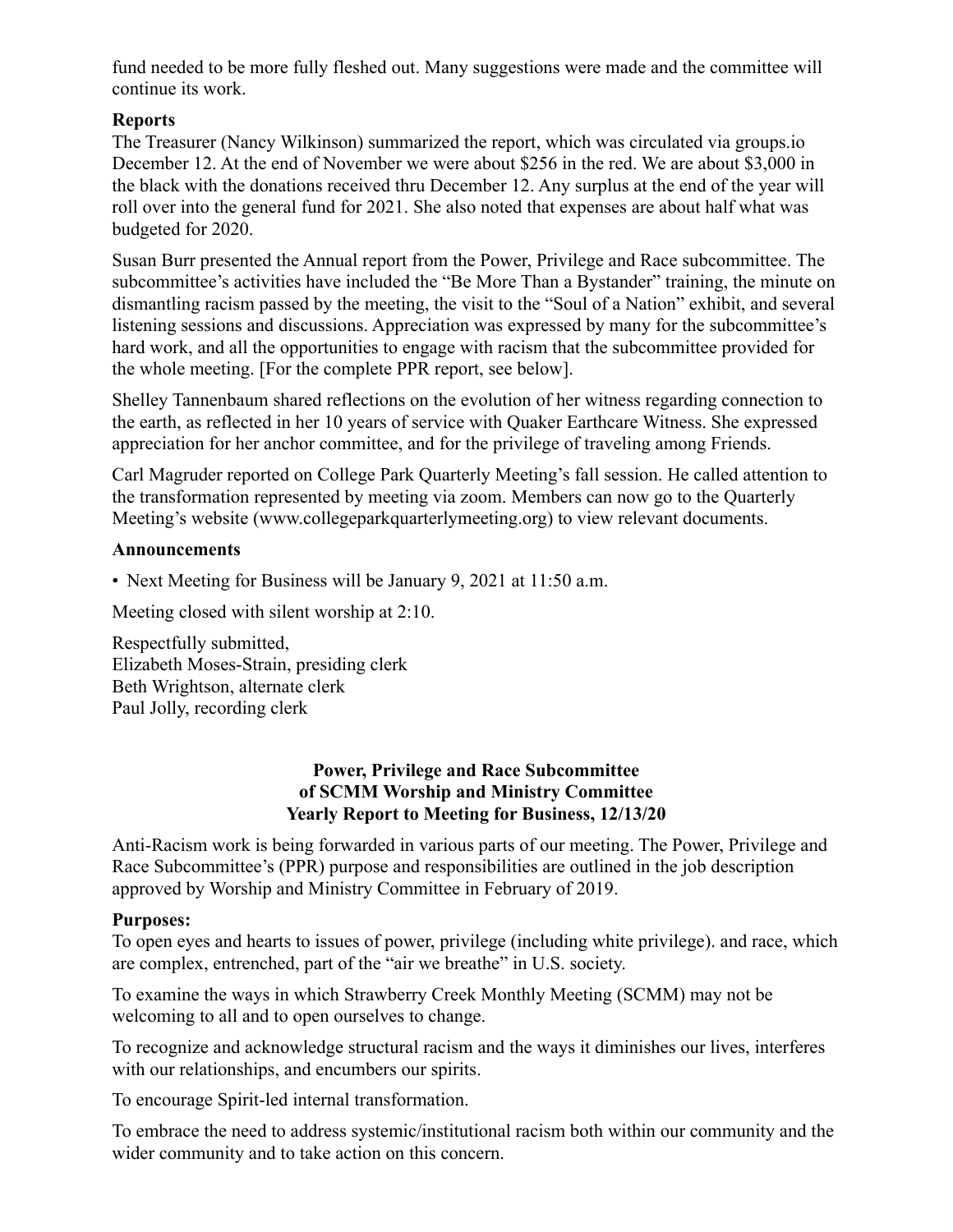## **Responsibilities**

Plan and present experiential and informational education programs to support our purpose.

Examine aspects of SCMM process and structure, as well as written documents of SCMM and Pacific Yearly Meeting (PYM), with attention to how they may express unconscious bias.

Present reports of PPR activities at W&M committee meetings at least twice a year; present a report to Meeting for Business at least once a year.

PPR's work since the last report to Meeting for Business on 12/8/19. Some of the activities were joint efforts of PPR with other groups or committees in the meeting.

### *12/15/19 Be more than a Bystander*

- Workshop-style session for participants to explore ways to respond when experiencing or witnessing public acts of violence against people of color, disabled people, Muslims, Jews, Indigenous people, LGBTQ people and others.
- In groups of three, shared experiences of being targeted or of being a bystander and if we were able to intervene successfully or not.
- Watched video, "Don't be a Bystander: 6 Tips for Responding to Racist Attacks"
- Did role play to try interventions followed by discussion of what was seemed most effective and other possible steps to take.

# *2/9/20 Meeting for business approved SCMM's "Minute on Uprooting and Dismantling Racism in Strawberry Creek Meeting"*

- Minute initiated by Quaker Action Worship Group (QAWG). Seasoning carried forward jointly by QAWG and PPR through small group worship sharing and larger group Listening Meetings.
- Drafts brought to Meeting for Business in April 2019 and November 2019. Brought a 3rd time and approved 2/9/20.

### *2/22/20 Coordinated trip by around 25 Strawberries to the De Young Museum to experience* Soul of a Nation: Art in the Age of Black Power 1963-1983

• The exhibition featured African American artists who promoted cultural pride, collective solidarity, and empowerment through powerful, political work in two pivotal decades when conversations about race and identity defined national politics and social ideals. An exhibit brochure posed two queries: How does art impact a community? How do artists help change a nation?

### *4/19/20 Unpacking Quaker Culture: Where are we held back by what we cannot see?*

- First program after Covid 19/pandemic. PPR acknowledged the extremely disproportionate number of deaths of BIPOC people. First program on Zoom platform.
- Topics:
	- A. bringing our Minute to life through SEEING an exploration of when our Quaker practices are a reflection of the dominant culture so we might change what needs to be changed;
	- B. could there be "compassion gap" in Quaker culture that stems from origin in the English language and existence in an English-dominant culture?
	- C. experiencing being "out of bounds" in regard to past ways of participating in Quaker groups.
- Included two QuakerSpeak videos: Ayesha Amani, *How does Culture Influence Quaker Worship*; Sterling Duns, *Dreaming of Wholeness: Quakers and the Future of Racial Healing*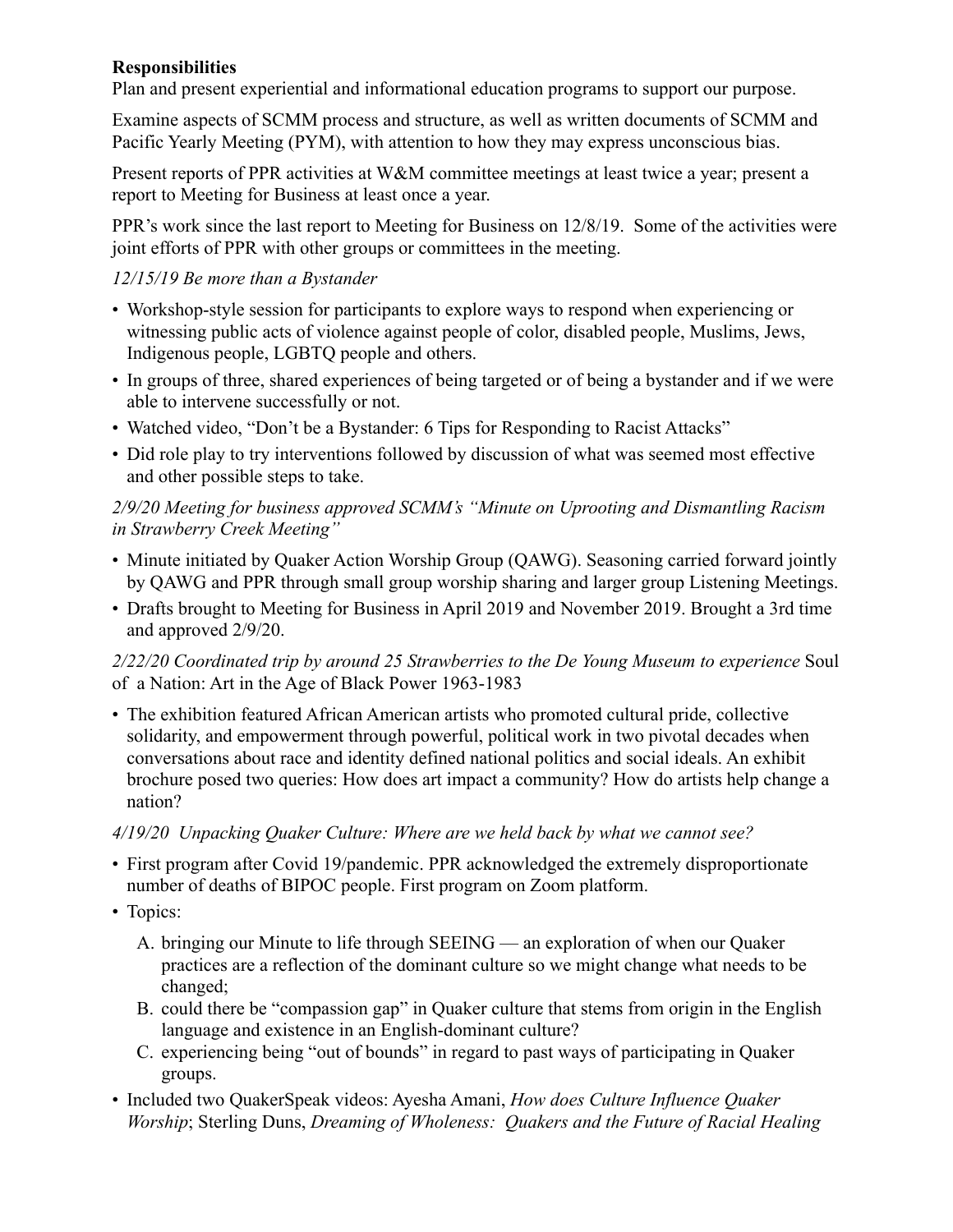*June, July and August Book discussions on Robin DeAngelo's* White Fragility: Why It's So Hard for White People to Talk About Racism.

- DiAngelo encourages/challenges white folks to become aware of and move beyond defensiveness which stems from the belief that racism is limited to individual intentional acts committed by unkind people. Build skills in thinking critically about racism with focus on the pervasive system with its interlocking dynamics — personal, interpersonal, cultural, historical and structural.
- Timely choice given Pacific Yearly Meeting's recommendation to meetings to read and discuss the book in preparation for 2020 Annual Session with the theme "Radical Inclusivity." While the summer sessions were well attended (June ?, July 41 people, August 48 people), many Friends had not yet read much of the book *It's not too late!* Many Strawberries have copies we may well be willing to share.

## *REPARATIONS Listening Meetings, August 30 and October 18*

• Care of the Meeting Committee (CoM) initiated opportunities for our community to begin addressing the role of our Meeting in seeking reparations for the enslavement of African people in the colonies and for centuries of racist policy and actions carried out upon their descendants to this day. The discussions were clerked by Stephen McNeil (CoM) and jointly planned by Friends from (in alphabetical order) by Care of the Meeting Committee, Peace, Earthcare and Social Witness Committee (Witness Committee), Power, Privilege and Race Subcommittee (PPR), and Quaker Action Worship Group (QAWG).

# *11/15/20 Deepening our Awareness of "That of God in Everyone" After the Election*

- This session was the first after a divisive and stressful US election process. A few tenets of early Friends are reflected in the language of SCMM"s Uprooting and Dismantling Racism Minute. Several of those early expressions were lifted up in the desire that we, like early Quakers, might "Stand still in the Light" and become "fused together with a heightened sense of life, fellowship and power." (Howard Brinton, *Friends for 350 Years*)
- The session included acknowledgement of November as Indigenous Peoples' Month, sufferings inflicted on ancestors by the false story of the first Thanksgiving and an invitation to experience a personal prayer reflecting inclusiveness at the core of Spirit.
- PPR continues to hold and work on the concern voiced by a Friend of Color during worship sharing about racial bias in the allocation of time to speak. PPR also continues to follow up contacts with Friends who attended the session.

NOTED as we live into the Uprooting and Dismantling Racism Minute:

- Several committee job descriptions brought for approval to M4B include anti-racism language pertinent to the committee's work.
- Seasoning has begun on creating a Community Sharing Fund to carry anti-racism work beyond our Meeting into the wider East Bay community.

Power, Privilege & Race Subcommittee Susan Burr, clerk Ragni Larsen-Orta Deborah Marks Laura Magnani